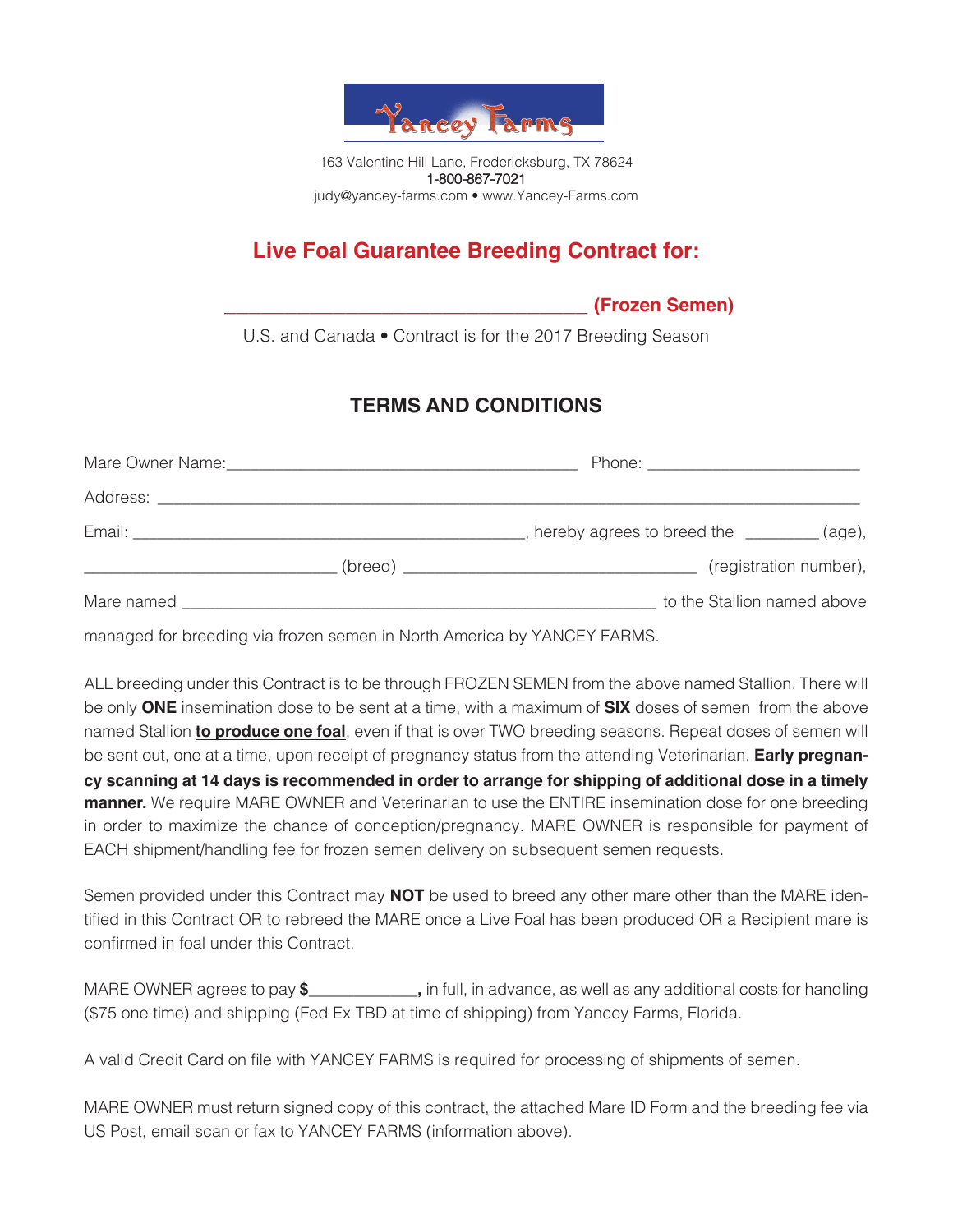MARE OWNER also understands that in order to retain rebreeding rights under the Live Foal guarantee , the completed and signed Veterinary Certificate of Insemination and Pregnancy Examinations must be returned at the completion of the current breeding season.

1.) YANCEY FARMS agrees that if the breeding fee is paid, and the the above named MARE does not deliver a live foal that can stand and nurse from this breeding with the above named Stallion, the breeding agreement will be carried forward for a second breeding season. The Breeding fee will only be carried forward ONE Season, and thereafter this contract shall be deemed fulfilled even if above named MARE (or her substitute; see Par.2) still fails to conceive or deliver a live foal the subsequent season. Once a live foal (or foals) has been delivered, and that foal or foals can stand and nurse unassisted, this contract has been fulfilled in its entirety by YANCEY FARMS.

2.) Should above named MARE fail to conceive and carry a pregnancy the first season, substitution of another mare in her place may be allowed by agreement only, with YANCEY FARMS.

3.) The breeding fee will be carried forward, and Live Foal Guarantee is valid ONLY if MARE Owner has properly maintained the health of the MARE, and verifies the MARE's pregnancy loss, stillbirth, or newborn foal death by providing YANCEY FARMS with an original, signed and

dated Veterinary Certificate, on the Veterinarian's own Letterhead, clearly stating the following:

- Identification of the MARE
- Verification of the loss of pregnancy or "No foal"
- Autopsy or other pertinent examination of MARE, foal, and/or placenta with explanation if possible for the loss
- Verification that, in the Veterinarian's best judgment, the MARE was maintained in a reasonable state of health and in good conditions,including all vaccinations and deworming as recommended by the Veterinarian, including but not limited to vaccination against Rhinopneumonitis, and that monitoring of the mare around the time of foaling was adequate enough to reasonably detect and attend to any foaling difficulties.

YANCEY FARMS must receive this certificate within 30 days of the discovery of the mare's pregnancy loss or foal death, and in any case prior to further rebreeding of MARE or any semen shipment to MARE.

4.) **EMBRYO TRANSFERS:** YANCEY FARMS must be notified at the execution of this Contract if MARE OWNER intends to use Embryo Transfer(s) as the means for producing a foal from this breeding. In the case that multiple embryos are recovered from the (Donor) MARE, the additional embryos may be transferred to multiple mares at MARE owner's discretion. However, the multiple pregnancies must be declared to YANCEY FARMS not later than 14 days post implantation. An additional breeding fee of 50% of the Breeding Fee of \$1600 will be due for each additional Live Foal resulting from the transfer of multiple embryos from the same breeding, due within 1 week of each Live Foal birth, and the appropriate Breeding Certificate will be issued. Once the MARE has conceived, and embryo(s) transferred successfully, there are no more rights for MARE OWNER to rebreed (Donor) MARE. If such is desired, a new Contract must be executed, or MARE OWNER can buy RAMIRO B semen by the individual insemination dose for \$850 per dose.

5.) **PREGNANCY STATUS:** MARE OWNER agrees to submit to YANCEY FARMS confirmation of the MARE's pregnancy at 14 - 16 days post ovulation and 55 - 60 days post ovulation. The completed MARE Passport must be received by YANCEY FARMS not later than September 15th of the Contract Year.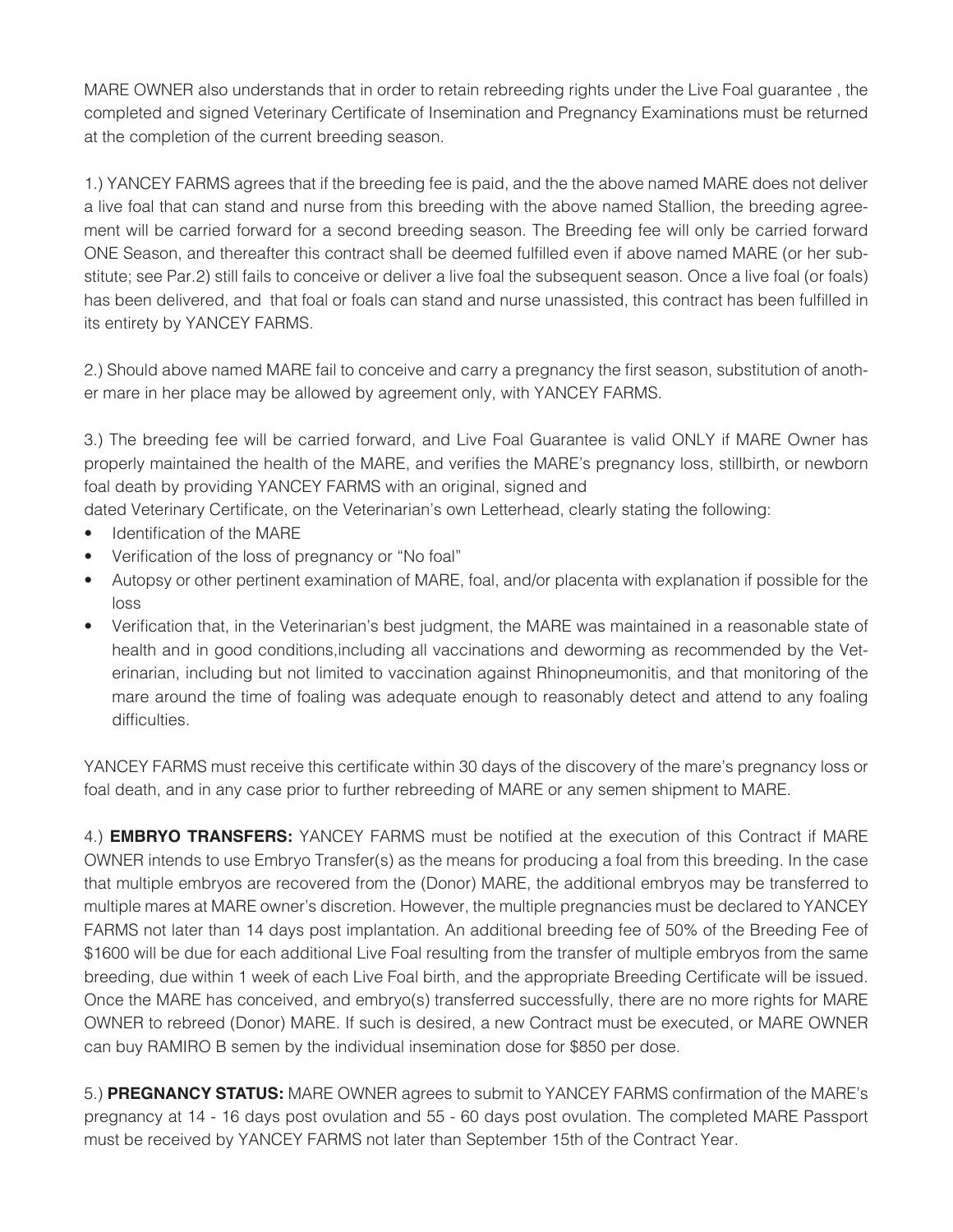6.) **BREEDING CERTIFICATE:** Upon written confirmation of pregnancy at 60 days, YANCEY FARMS will issue a Breeding Certificate for the appropriate registry. In the case of Embryo Transfers, no Breeding Certificate will be issued for additional pregnancies until any additional Breeding Fees have been received by YANCEY FARMS.

7.) **COMPLETE INSEMINATION DOSE REQUIRED:** this Contract requires MARE Owner's Licensed Veterinarian or Certified Technician to use the **ENTIRE**, ONE (1), insemination dose of frozen semen immediately post ovulation. It is MARE OWNER's sole responsibility to make sure that they Veterinarian is aware of this requirement, and is both prepared and willing to do the required breeding cycle maintenance of the mare for timely breeding. MARE OWNER understands that one ONE dose of semen will be shipped per estrus cycle.

8.) **TERM AND TERMINATION:** This agreement is valid for TWO breeding seasons or until both parties have met they obligations hereunder.

9.) **HOLD HARMLESS:** MARE OWNER assumes all responsibility for the care, custody, control and condition of their MARE throughout the breeding, pregnancy, foaling and suckling period, including all veterinary and other additional costs of breeding the MARE, and assumes all risk or damage to their MARE and to any resulting foal, whether by death, disease, injury, infection or otherwise. MARE OWNER agrees to waive any claims against, indemnify, release and hold harmless YANCEY FARMS, HARTHILL STUD, their Directors, agents, assigns, employees from any claims, demands, damages, actions, suits, attorney's fees and costs, obligations or liabilities of any kind that are in any way related to the MARE or to the breeding or insemination of the MARE.

10.) **BINDING CONTRACT:** This shall be a binding contract upon both parties when signed, binding on all heirs and assigns. The MARE OWNER may not assign this Contract, or any interest in this Contract, to anyone else. This agreement stands in it's entirety and may not be changed, modified or amended in whole or in part. This Contract shall be governed by and construed under the Laws of the State of Florida.

IN WITNESS WHEREOF, the Parties have entered into this Contract on the \_\_\_\_\_\_\_\_\_ day of

 $\frac{1}{2017}$ , 2017.

YANCEY FARMS MARE OWNER

By:\_\_\_\_\_\_\_\_\_\_\_\_\_\_\_\_\_\_\_\_\_\_\_\_\_\_\_\_\_\_\_\_\_\_\_\_\_\_\_\_\_\_\_ By: \_\_\_\_\_\_\_\_\_\_\_\_\_\_\_\_\_\_\_\_\_\_\_\_\_\_\_\_\_\_\_\_\_\_\_\_\_\_\_\_\_

Judy G. Yancey, dba Yancey Farms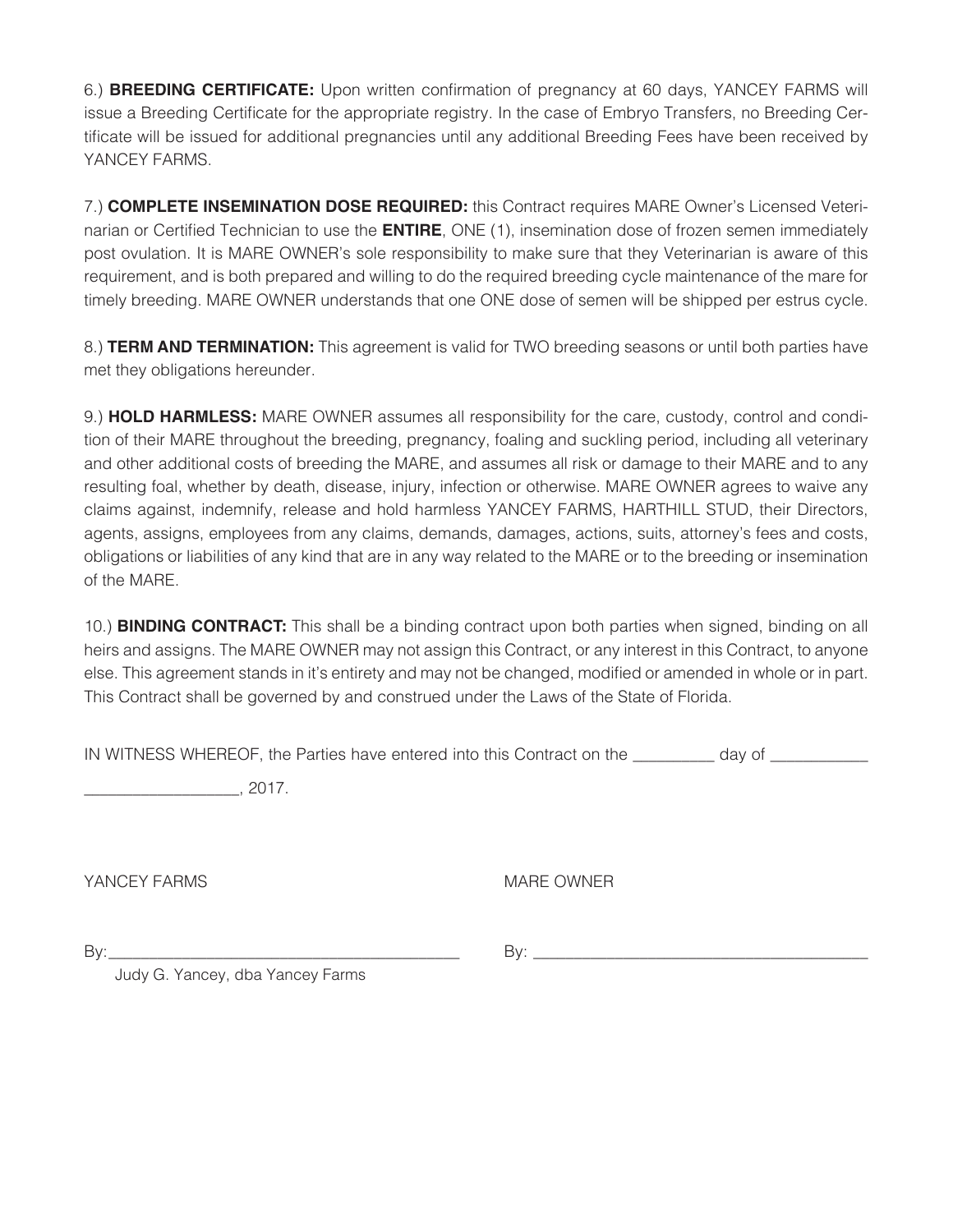

### **PAYMENT**

The Breeding Fee may be paid by check or credit card. **Shipping expenses must be paid for by credit card.**

| Name on Card:                   |            |           |
|---------------------------------|------------|-----------|
| Credit Card #:                  | Exp. Date: | CID Code: |
| Billing Address for Cardholder: |            |           |
| Signature of Cardholder:        |            |           |

### **PLEASE INITIAL YOUR SELECTION**:

I am enclosing payment for the breeding by check.

#### **OR**

\_\_\_\_\_\_\_\_\_\_\_\_ Charge the Breeding Fee to my credit card at this time.

### **SHIPMENT DESTINATION INFORMATION**

| <b>Special Delivery Instructions:</b>                                  |  |  |
|------------------------------------------------------------------------|--|--|
|                                                                        |  |  |
|                                                                        |  |  |
|                                                                        |  |  |
|                                                                        |  |  |
| <b>VETERINARY INFORMATION (if different than Shipment Destination)</b> |  |  |
|                                                                        |  |  |

Contact Info: \_\_\_\_\_\_\_\_\_\_\_\_\_\_\_\_\_\_\_\_\_\_\_\_\_\_\_\_\_\_\_\_\_\_\_\_\_\_\_\_\_\_\_\_\_\_\_\_\_\_\_\_\_\_\_\_\_\_\_\_\_\_\_\_\_\_\_\_\_\_\_\_\_\_\_\_\_\_\_\_\_\_\_\_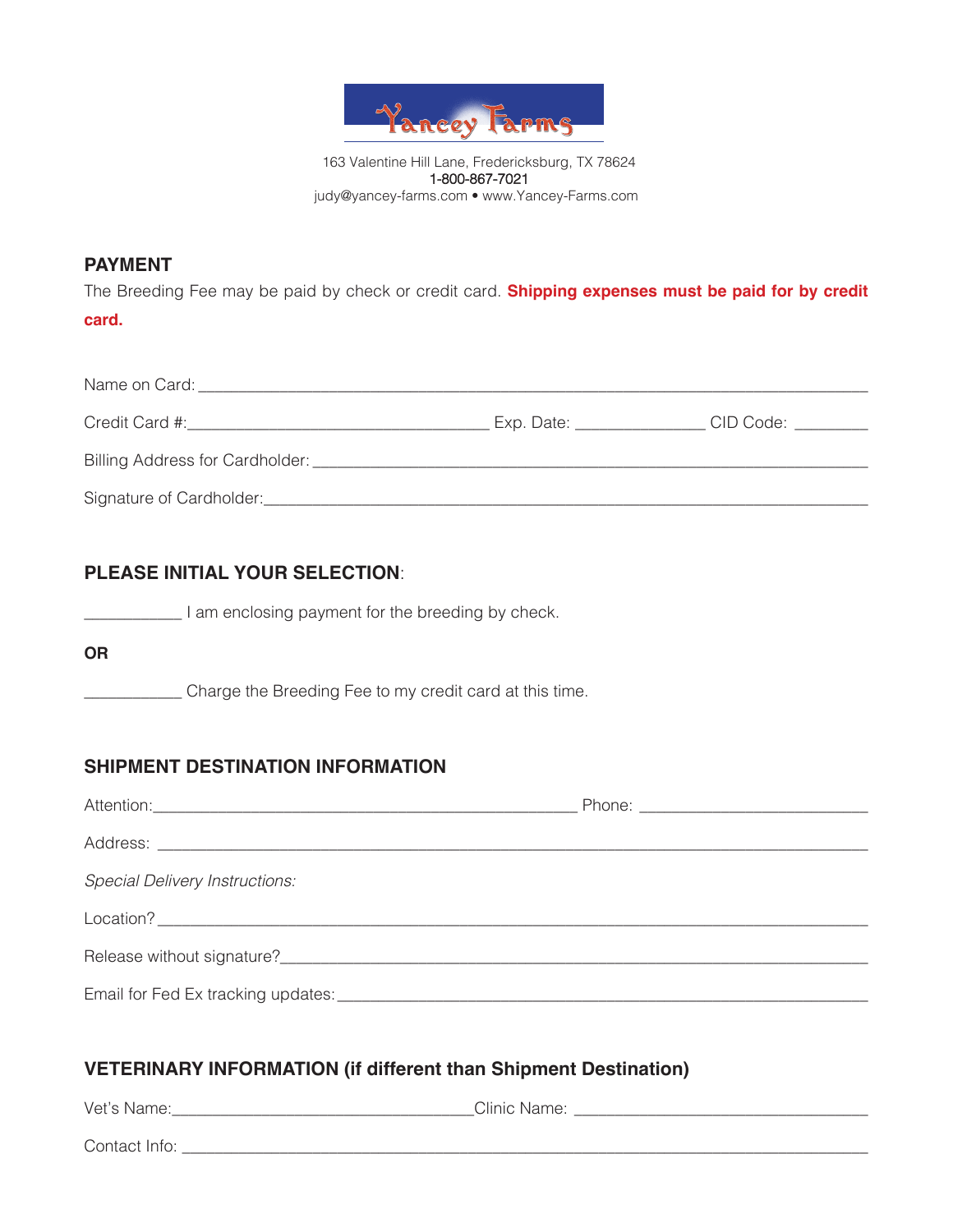

# **Canadian Breeders: Depot for your doses will be with Merrickville Equine.**

We will be sending a supply of doses to Dr. Gus Stringel in AB, Canada for distribution as needed in Canada.

If a mare is not confirmed in foal after utilizing those doses, it would be necessary for the mare owner to follow our typical import procedure to obtain semen for any additional breeding cycles.

Shipping fees from Merrickville Equine will vary slightly due to shipping costs; though are expected to range from \$90-\$150 depending on the final destination in Canada.

You will contact Dr. Stringel's Office to arrange shipment. Contact details will be given with your copy of the paperwork after completion.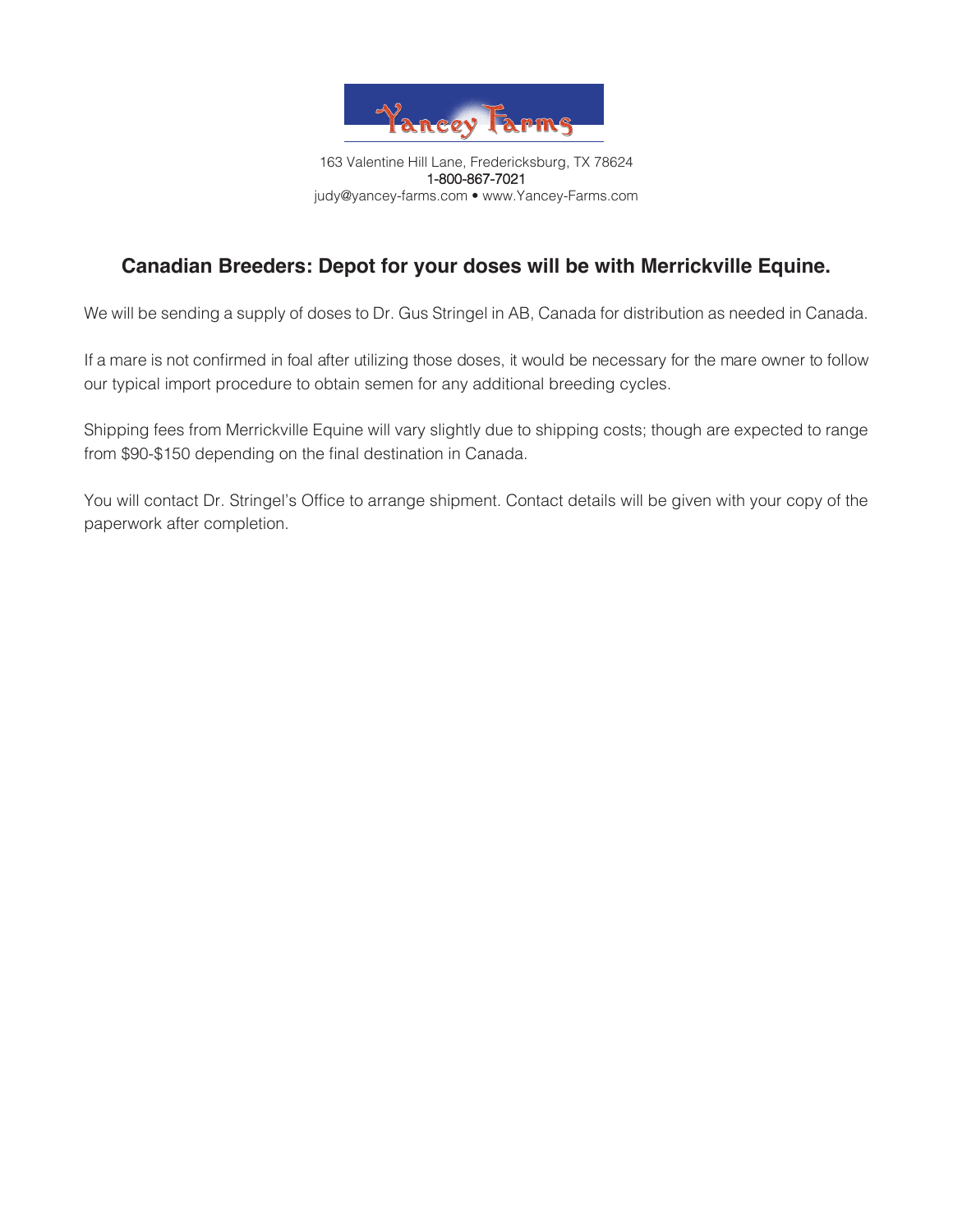

# **Mare Breeding Passport**

#### **To be completed and returned to YANCEY FARMS for issuance of Breeding Certificate**

| MARE INFORMATION: |  |                                    |
|-------------------|--|------------------------------------|
|                   |  |                                    |
|                   |  | Age: Meight: Breed: Registration # |

I, the undersigned Veterinarian, duly licensed by the State of \_\_\_\_\_\_\_\_\_\_\_\_, do hereby attest that, on the following dates, I artificially inseminated the above referenced mare with the frozen semen identified to me on the straws I used as the **Stallion named above.** I personally verified his name and have noted the collection date (lot #) on the straws that I used.

I also verify that I did use one **COMPLETE** insemination dose, as per Mare Owner's direction according to the Contract between Mare Owner and Yancey Farms.

I further certify that no other mare was inseminated with the semen of the **Stallion named above** that was designated for this Mare.

Lastly, that I am not an Agent for Yancey Farms and that I will indemnify and hold harmless Yancey Farms from any claims arising from negligent, improper or ineffective insemination by me.

| Lot # Used: Lot # Used:                                                                                           |
|-------------------------------------------------------------------------------------------------------------------|
|                                                                                                                   |
| Witness my hand executed this $\_\_\_\_$ day of $\_\_\_\_\_\_$ $\_\_\_\_\_$ , 20 $\_\_\_\_\_$ , 20 $\_\_\_\_\_$ . |
|                                                                                                                   |

*Veterinarian's Signature Clinic Name & Phone Number*

*Continued on reverse side.*